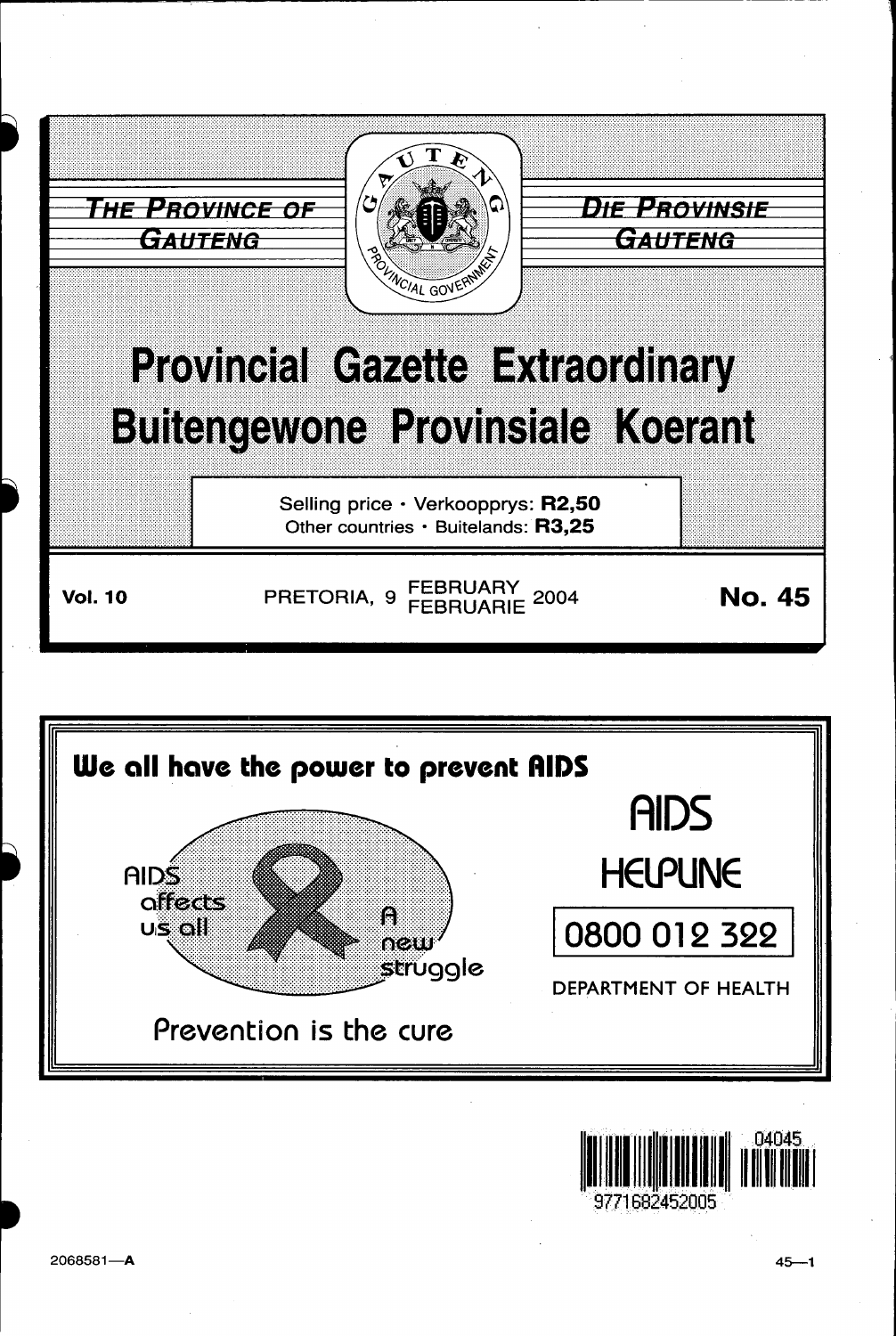**CONTENTS • INHOUD** 

No. Page Gazette No. No.

## **GENERAL NOTICE**

397 National Road Traffic Act (93/1996): Registration of testing station: Centurion Private Testing Station ........... : .......... . 3 45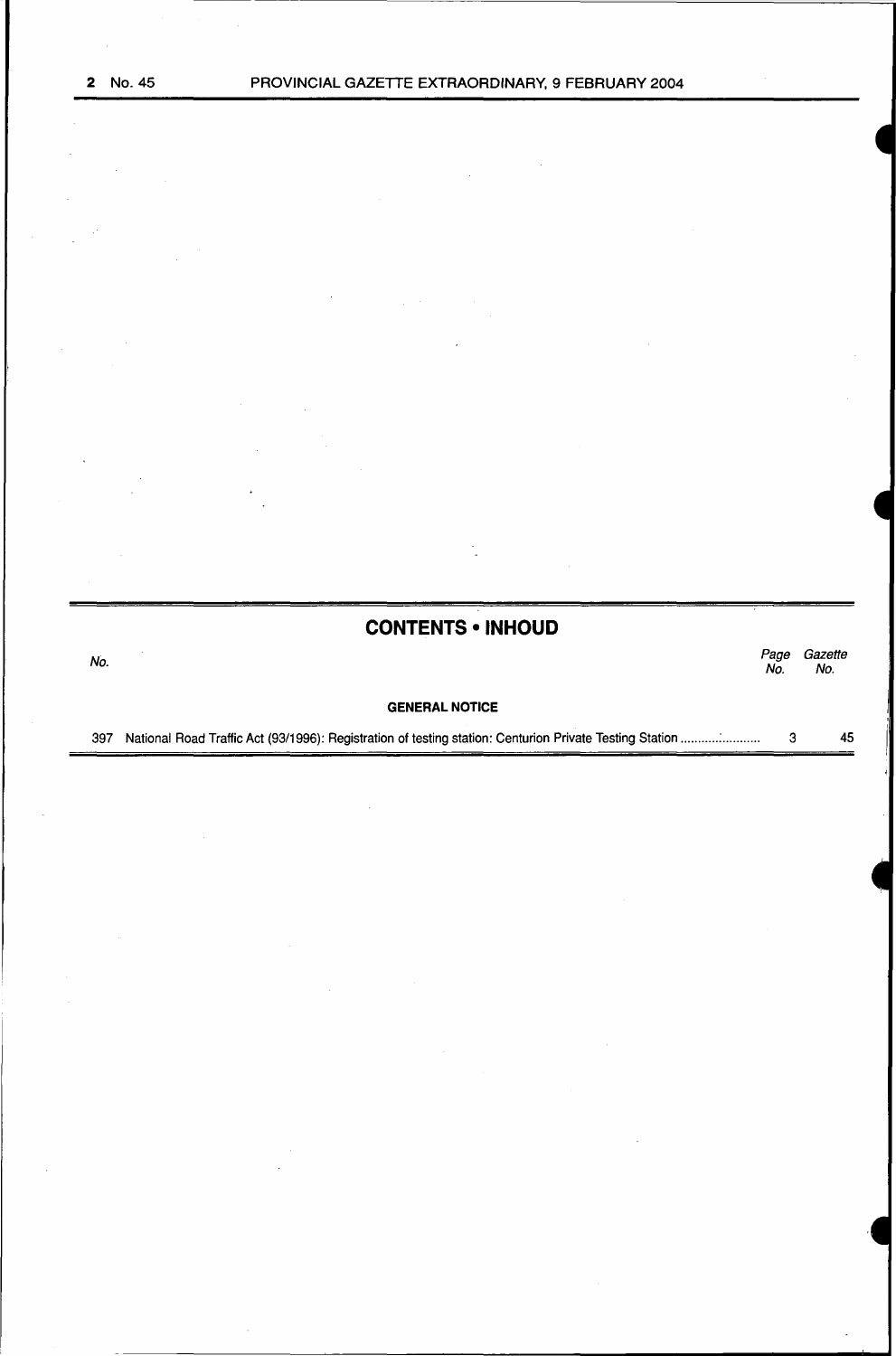# GENERAL NOTICE

# KENNISGEWING 397 VAN 2004

NASIONALE PADVERKEERSWET, 1996 (WET NO. 93 VAN 1996) EN PADVERKEERSWET, 1989 (WET NO. 29 VAN 1989)

### KENNISGEWING VAN REGISTRASIE VAN TOETSSTASIE (ARTIKEL 39 VAN NASIONALE PADVERKEERSWET 1996) EN MAGTIGlNG OM ONDERSOEKERS VAN VOERTUIE AAN TE STEL (AR.TIKEL 3(l)(e) PADVERKEERSWET 1996)

Ek. Herman Johan Kok. (Waamemende) Bestuurder (Administrasic), ingevolge artikel 91 van die Padvcrkeerswet, 1996 (Wet No. 93 van 1996), gemagtig,-

(1) gee hiermee, ingcvolge artikel 39 van die Padverkeerswet, 1996, kennis van die registrasic van Centurion Privaat Toetsstasie, met infrasttuktuurnommer 49Sl2BW5 as 'n B-Graad toetsstasie; en

(2) bepaal biermee kragtens artikel3(1)(e) van die Padverkeerswet, 1989, dat Centurion Privaat toetsstasie, met infrastruktuurnommer 49512BW5 'n instansie is wat 'n persoon as 'n ondersoeker van voertuie lean aanstel, op voorwaarde dat -

- (a) so 'n persoon 'n diploma in die eksamen vir ondersoekcrs van voertuic by 'n senttum wat deur die Minister van Vervoer gocdgekeur is, verwerfhet; en
- (b) aanstelling geskied ondcrworpe aan die voorwaarde dat voertuie slegs by Centurion Privaat Toetsstasic. ondersoek mag word. ·

#### NOTICE 397 OF 2004

NATIONAL ROAD TRAFFIC ACT 1996 (ACT NO. 93 OF 1996) AND ROAD TRAFFIC ACT, 1989 (ACf 29 OF 1989)

NOTICE OF REGISTRATION OF TESTING STATION (SECTION 39 OF THE NATIONAL ROAD TRAFFIC ACT, 1996) AND AUTHORITY TO APPOINT EXAMINERS OF VEHICLES (SECTION 3(1)(e) OF ROAD TRAFFIC ACT 1989}

I, Herman Johan Kok, (Acting) Manager (Administration) authorized under section 91 ofthe Road Traffic Act, 1996, (ActNo. 93 o£1996)-

- {l) hereby give notice in terms of section 39 of the Road Traffic Act, 1996, ofthc reaistration ofCentwion Private Testing Station, with infiastxucture number 49512BWS as a B-Orade testing station; and
- (2) hereby determine under section  $3(1)(e)$  of the Road Traffic Act, 1989, Centurion Private Testing Station, with infrastructure number 49512BW5 to be an authority which may appoint a person as an examiner of vehicles. on condition that •
	- (a) such a person has obtained a diploma in the examination for examiners of vehicles at a centre approved by the Minister of Transport; and
	- (b) appointment takes place subject to the condition that vehicles may only be examined at Cenrurion Private Testing Station

el/Blank/Testing. Station/6